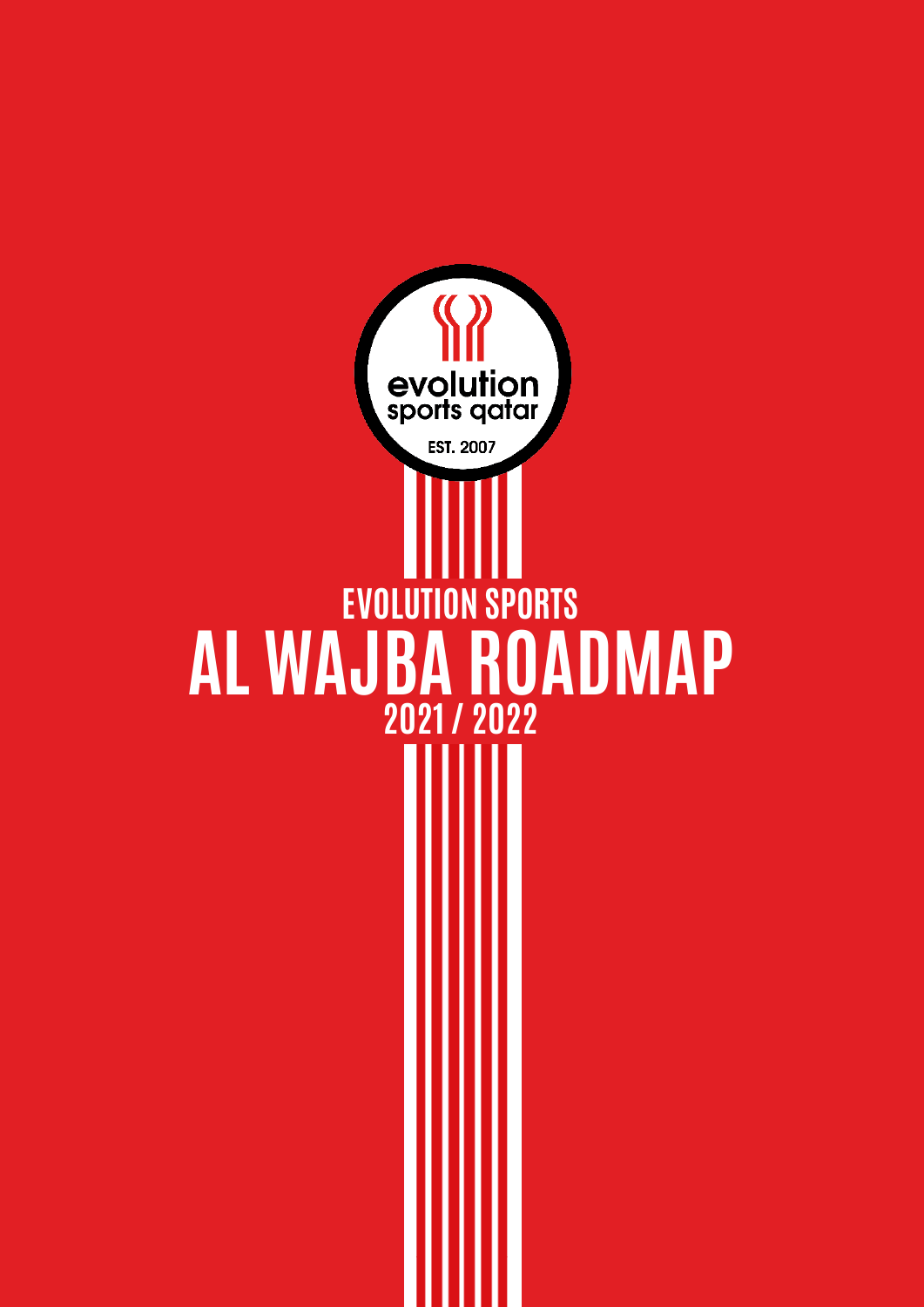# **INTRODUCTION**

Evolution Sports Qatar is delighted to share our updated roadmap for Term 2 of our 2021/2022 season.

We have planned our logistics in preparation for every outcome, to accommodate Ministry of Education (MoE) and Ministry of Public Health (MoPH), requirements regarding COVID-19, and also to ensure we do our utmost to protect the local community as we continue to operate in a global pandemic.

We are extremely excited to welcome you for Term 2 of our 2021/22 season and we are confident we have made all necessary provisions to ensure the safety for all our members and visitors.

Please be fully aware that there may be other, last-minute changes from the Qatari authorities and we will communicate immediately as and when we have updates with regards to COVID-19 guidelines.

We are most grateful for your support.

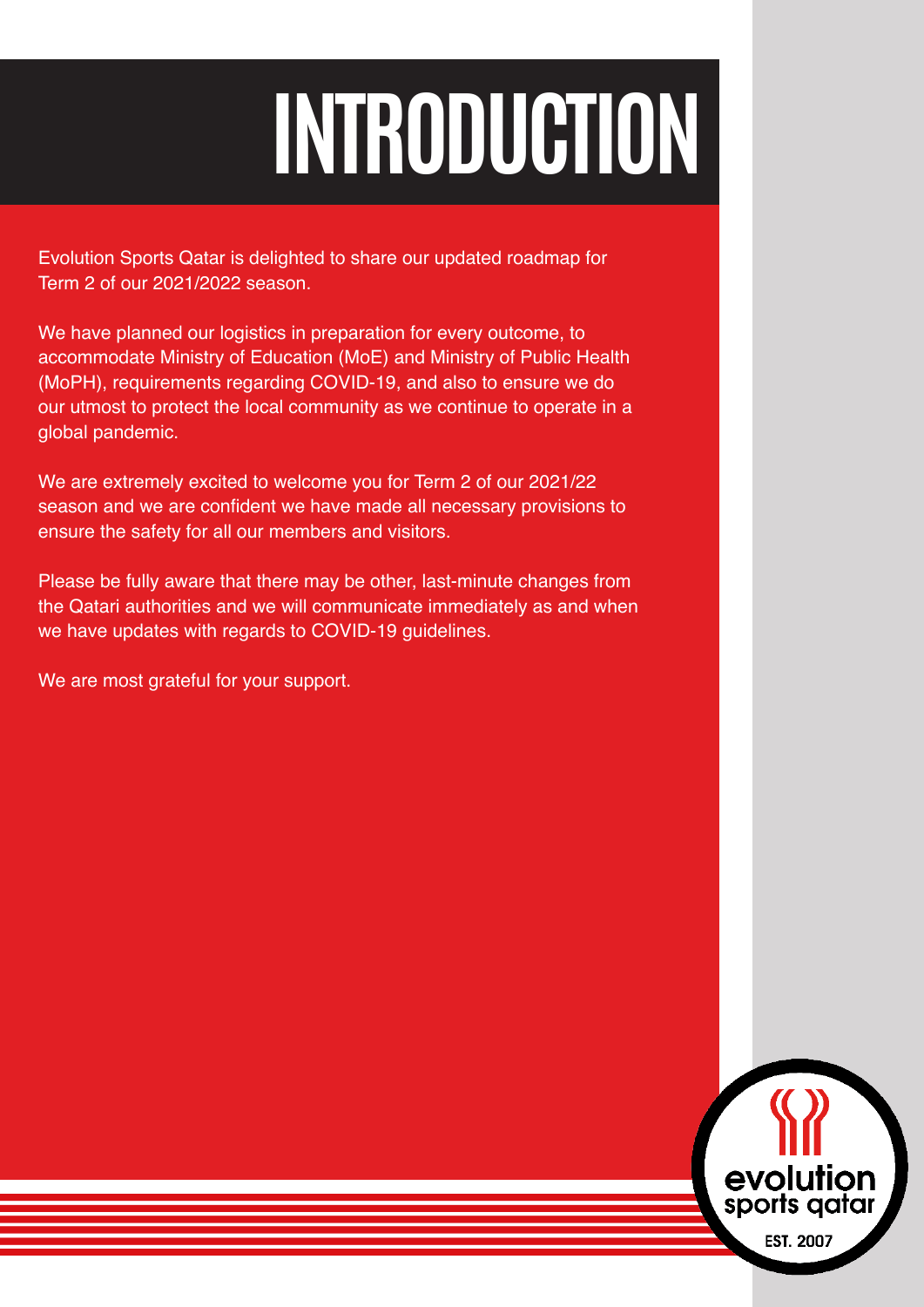# **DROP OFF AND PICK UP**

Evo Sports has a drop off and pick up procedure to not only ensure the safety of our members but also enable our visitors to transition between drop off and pick up as smooth as possible.

Each member will receive an email prior to the first day of their first session regarding pick up and drop off times and how to access the Doha College Al Wajba sports facility.

## **DROP OFF**

Members are expected to arrive at Doha College Al Wajba on time for the start of their session and parents / guardians should be ready to collect their child/ren immediately after their session has finished.

At drop off, commensurate with ministerial requirements, all parents / guardians will have their Etheraz checked as they enter the campus.

Masks must be worn at all times by parents / guardians.

Any child under the age of 11 years old must be accompanied by a parent / guardian when arriving or leaving the campus. Children over the age of 12 years old will be permitted to enter the campus alone and make their way to their sports facility. They must not congregate or gather in groups anywhere on the campus so we can ensure social distancing is always observed.

One parent / guardian will be permitted to drop off their child for their session. Additional family members such as siblings will not be permitted on site.

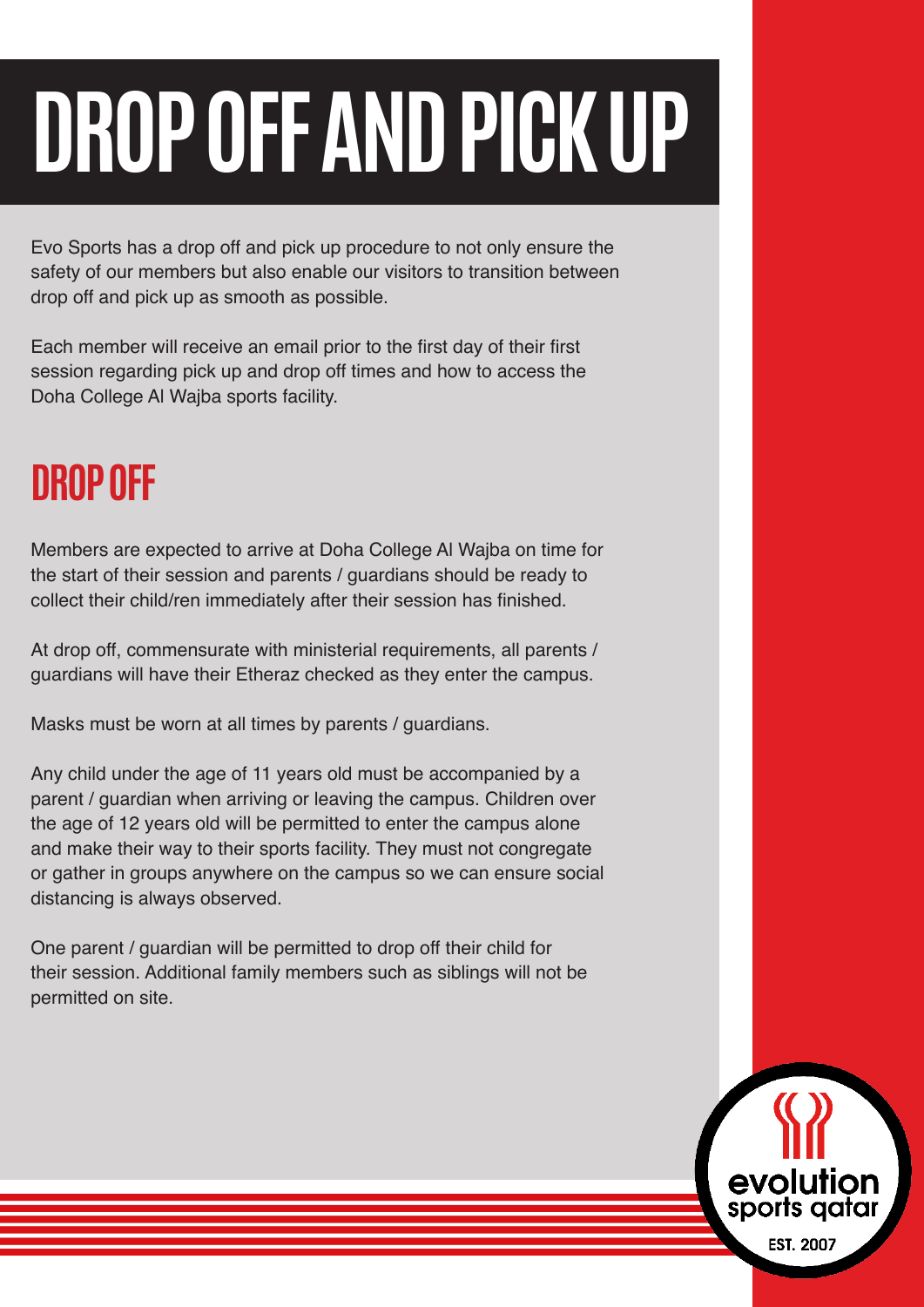# **DROP OFF AND PICK UP**

# **PICK UP**

The security team will allow parents / guardians to enter the Al Wajba Campus before the end of their child's session. This is to ensure there are no large crowds awaiting at the gate or at the entrance of each sports facility. For pick up, all parents / guardians will have their Etheraz checked as they enter the campus.

When waiting for sessions to finish, all parents / guardians must be seated at a designated seating area and must not encroach onto the field / sports hall / swimming pool.

Once the session has been finished and all child(ren) has been collected. All members of the party must leave the campus immediately through their designated gate. Children over the age of 12 years old are allowed to be collected outside the campus.

# **SECURITY AND EVO LANYARDS**

Security members will aid in the arrival and departure of Evo Sports members. There will also be several security members patrolling inside the facility to ensure the safety of members.

The Doha College security have the right to deny any member of Evo Sports access to the facility. They also have the right to ask any Evo Sports member to leave the campus immediately if they feel any member is not abiding by the rules.

To enter the Al Wajba facility, all Evo Sports members must show their Evo ID to the security team. The Evo Sports red lanyards must be visible at all times. Security have the right to deny access if a red lanyard is not visible.

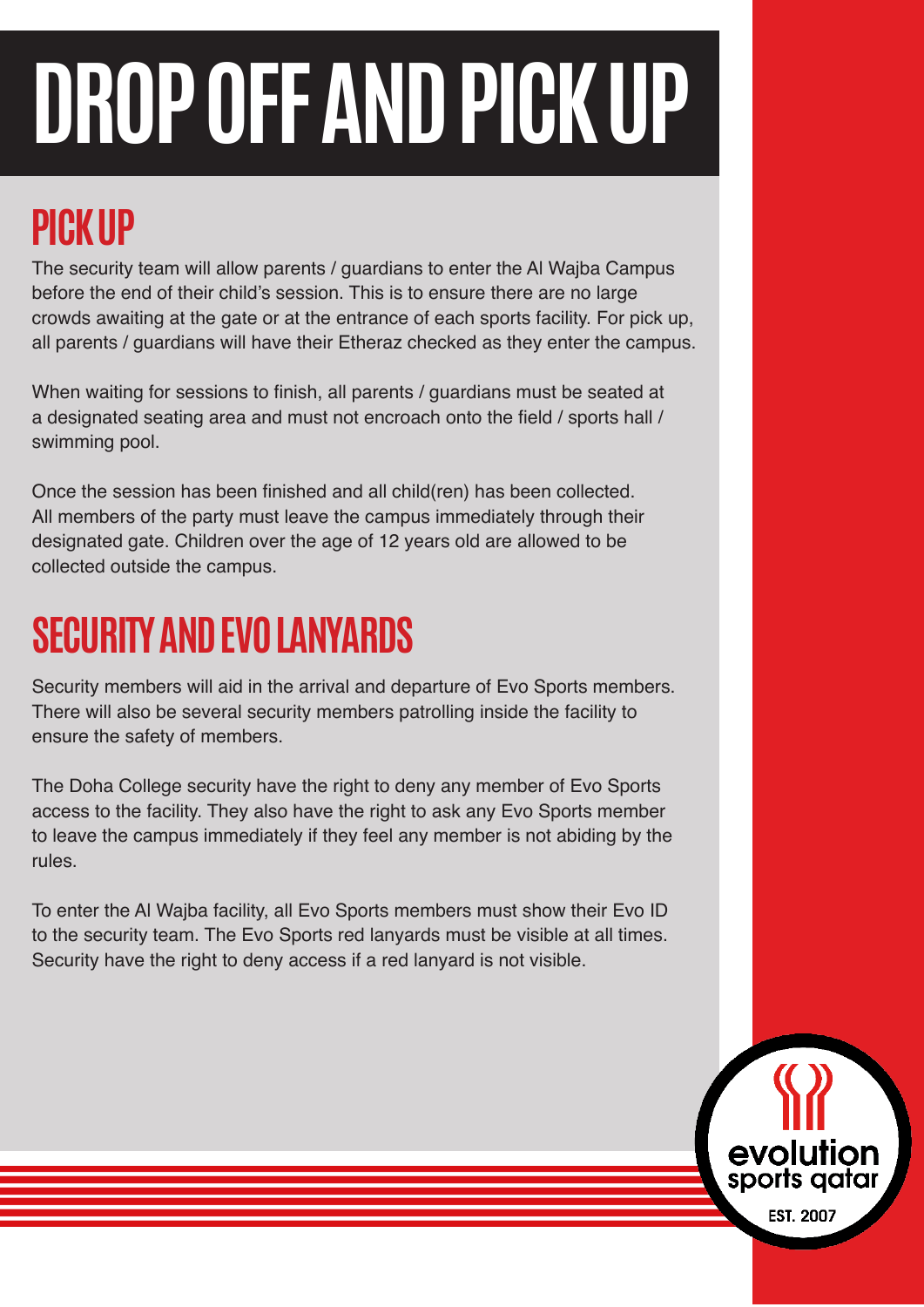# **COVID - 19 PROTOCOLS**

# **COVID-19 RESPONSE PROTOCOLS**

Evo Sports has several COVID 19 response protocols to ensure the safety and wellbeing for any individuals who visit Doha College Al Wajba.

If any member / parent and or guardian comes into contact with a positive case or tests positives themselves, they must inform Evo Sports immediately.

Evo Sports response to each COVID-19 case will be determined by the different scenarios that have been pre planned.

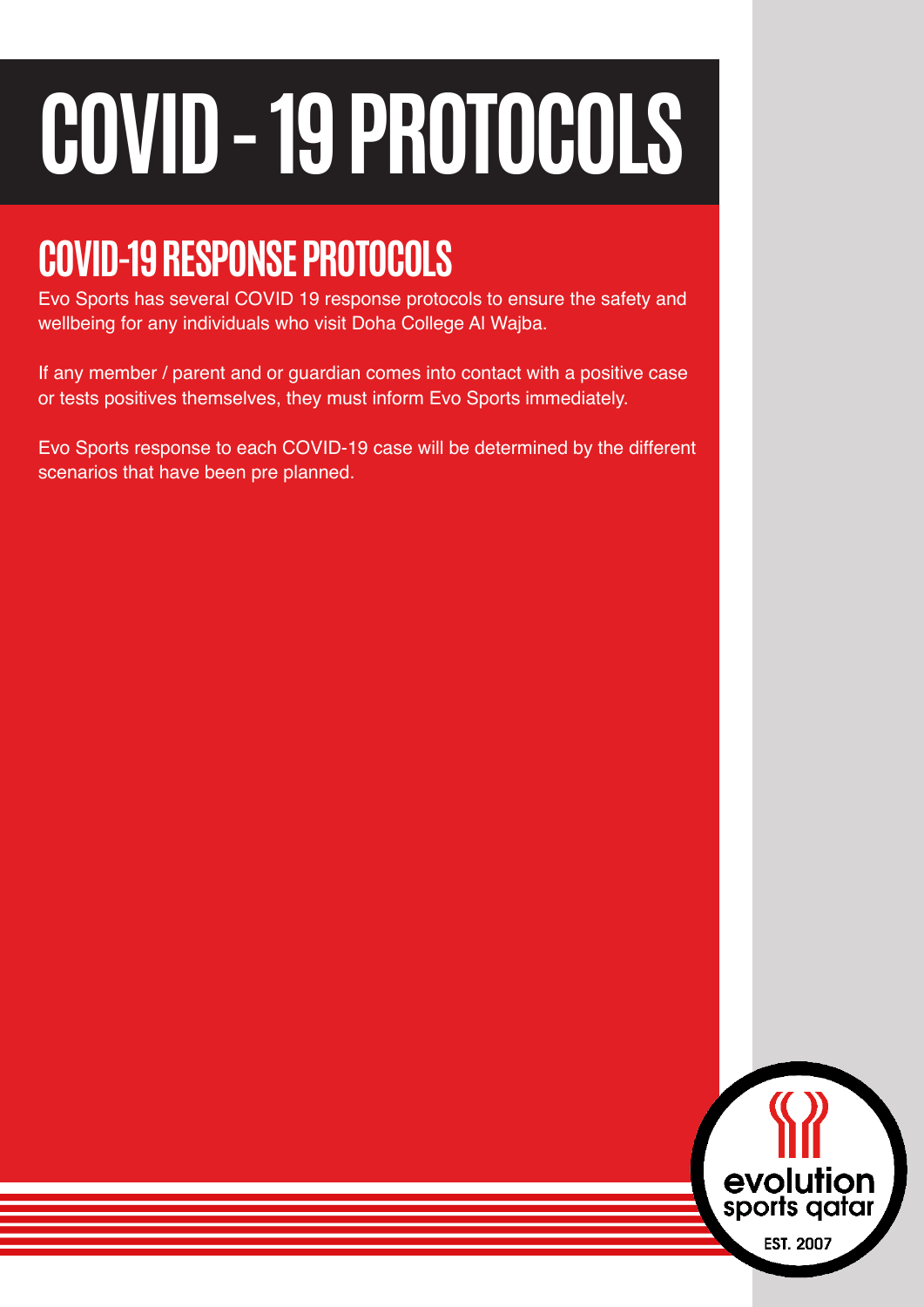#### **SOCCER - INFECTION PREVENTION AND CONTROL**

• Masks to be worn by all staff when sessions are taking place (once sessions start members can remove their masks when taking part in activity, but must wear again when they are inactive).

• Coaches and members are advised to avoid touching surfaces and their nose, eyes, or mouth.

• Avoid physical contact, e.g., hugging, handshakes, etc

• Players should use their drinking bottles and not share with others (individual bags and bottles will be separated at all times).

• No spitting on the field of play.

• Cleaning and disinfection of sports equipment after each session is mandatory.

• Hands to be sanitized before and after sessions.

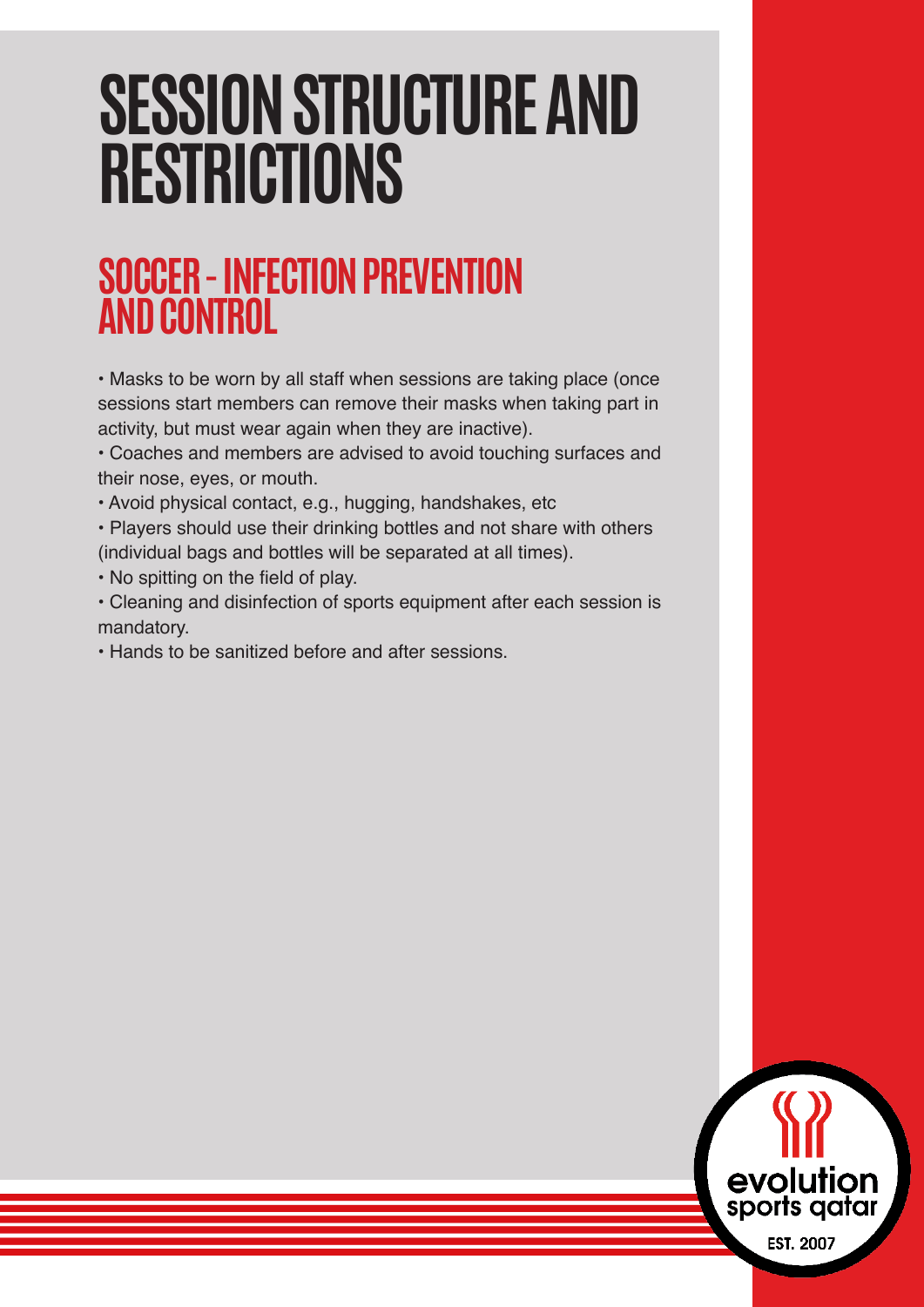#### **NETBALL - INFECTION PREVENTION AND CONTROL**

• Masks to be worn by all staff when sessions are taking place (once sessions start members can remove their masks when taking part in activity, but must wear again when they are inactive).

• Coaches and members are advised to avoid touching surfaces and their nose, eyes, or mouth.

• Avoid physical contact, e.g., hugging, handshakes, etc

• Players should use their drinking bottles and not share with others (individual bags and bottles will be separated at all times).

• No spitting on the field of play.

• Cleaning and disinfection of sports equipment after each session is mandatory.

• Hands to be sanitized before and after sessions.

#### **BASKETBALL - INFECTION PREVENTION AND CONTROL**

• Masks to be worn by all staff when sessions are taking place (once sessions start members can remove their masks when taking part in activity, but must wear again when they are inactive).

• Coaches and members are advised to avoid touching surfaces and their nose, eyes, or mouth.

• Avoid physical contact, e.g., hugging, handshakes, etc

• Players should use their drinking bottles and not share with others (individual bags and bottles will be separated at all times).

• No spitting on the field of play.

• Cleaning and disinfection of sports equipment after each session is mandatory.

• Hands to be sanitized before and after sessions.

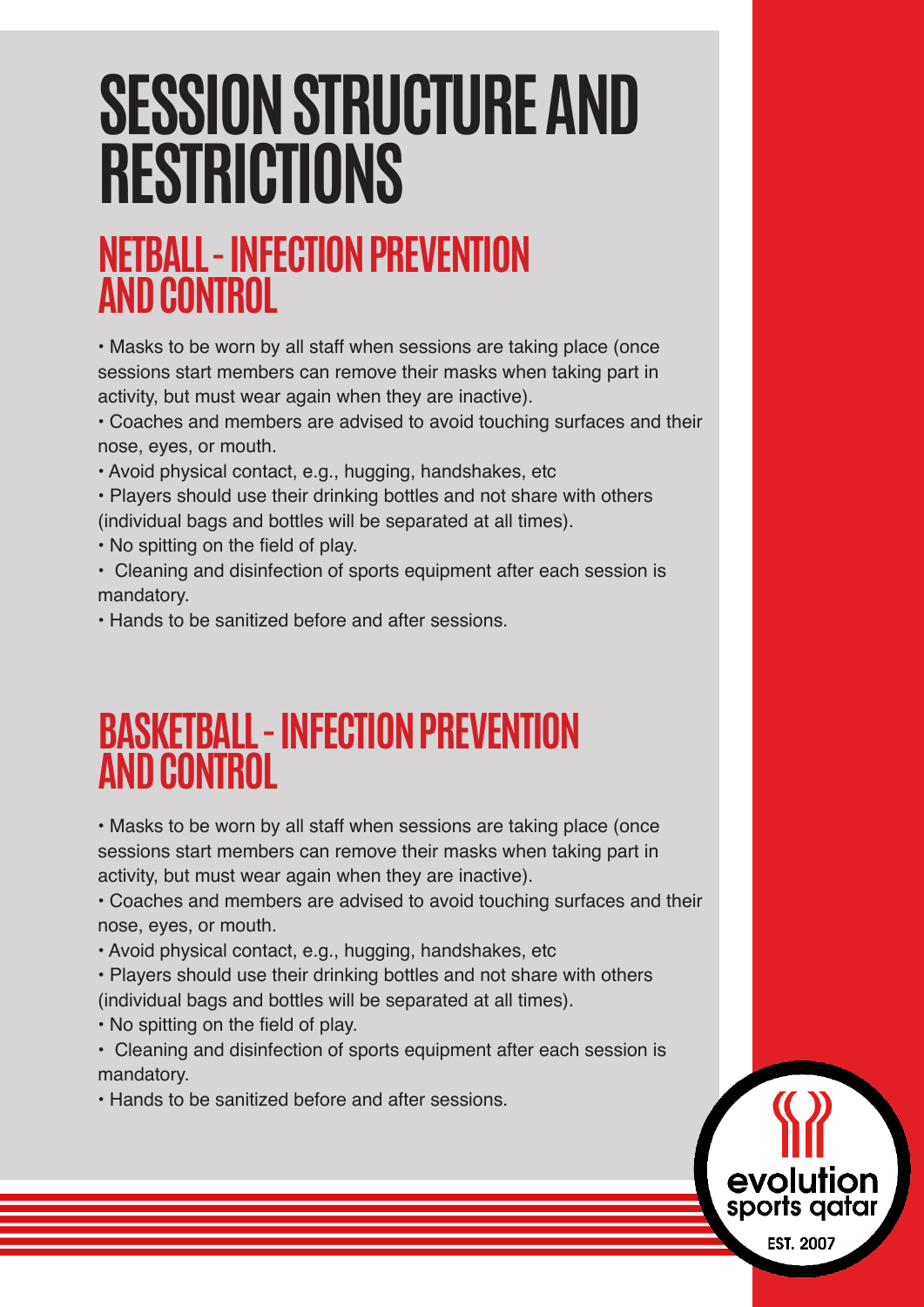#### **SWIMMING - INFECTION PREVENTION AND CONTROL**

• Masks to be worn by all staff when sessions are taking place (once sessions start members can remove their masks when taking part in activity, but must wear again when they are inactive).

• Coaches and members are advised to avoid touching surfaces and their nose, eyes, or mouth.

• Avoid physical contact, e.g., hugging, handshakes, etc

•Swimmers should use their drinking bottles and not share with others (individual bags and bottles will be separated at all times).

- Cleaning and disinfection of sports equipment after each session is mandatory.
- Hands to be sanitized before and after sessions.
- Protocols in place for the usage of changing rooms.

•All lanes will be uni-directional, thereby minimizing the risk of contact with other swimmers throughout the session.

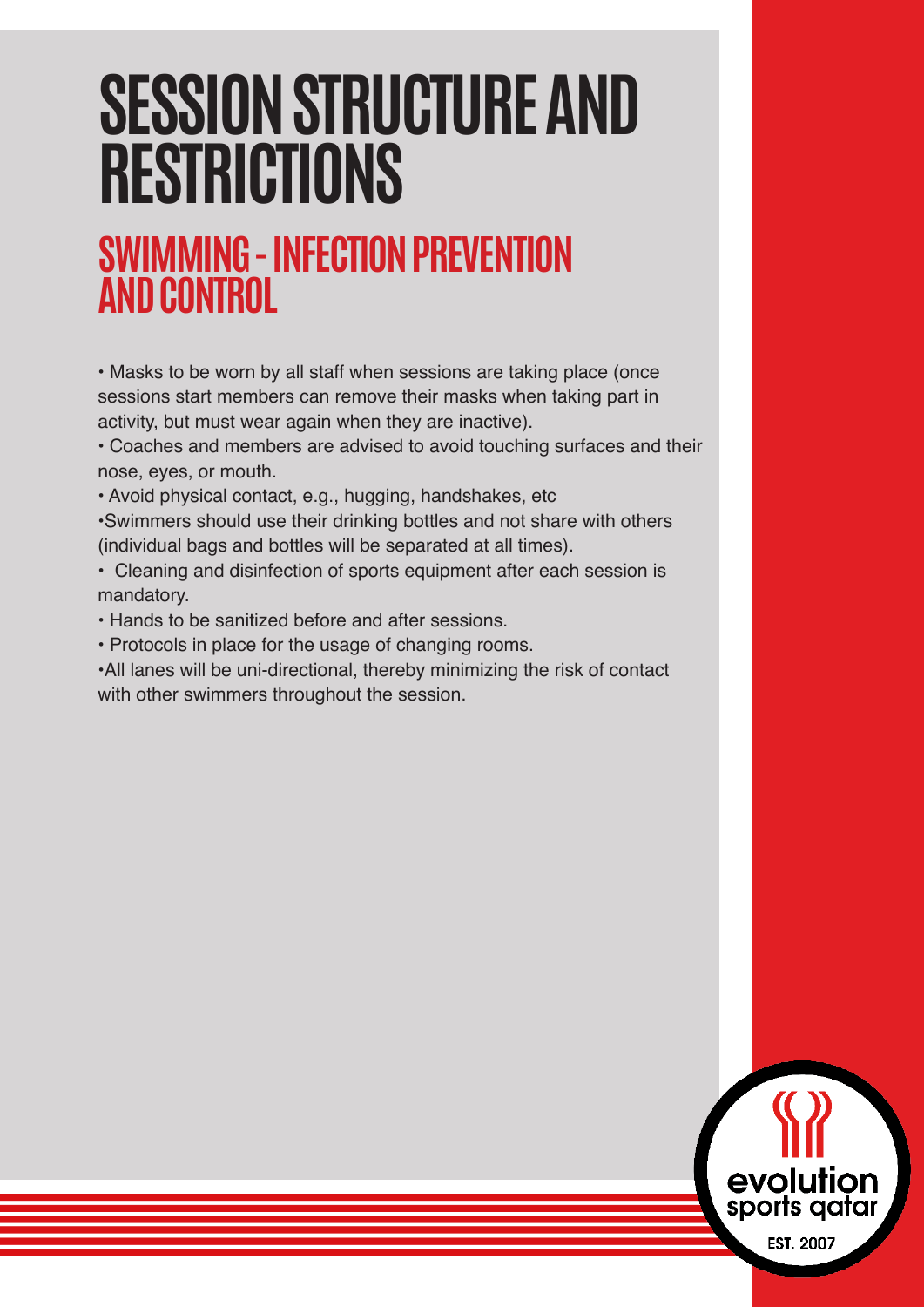#### **FENCING AND ARCHERY - INFECTION PREVENTION**

• Masks to be worn by all staff when sessions are taking place (once sessions start members can remove their masks when taking part in activity, but must wear again when they are inactive).

• Coaches and members are advised to avoid touching surfaces and their nose, eyes, or mouth.

• Avoid physical contact, e.g., hugging, handshakes, etc

• Players should use their drinking bottles and not share with others (individual bags and bottles will be separated at all times).

• No spitting on the field of play.

• Cleaning and disinfection of sports equipment after each session is mandatory.

• Hands to be sanitized before and after sessions.

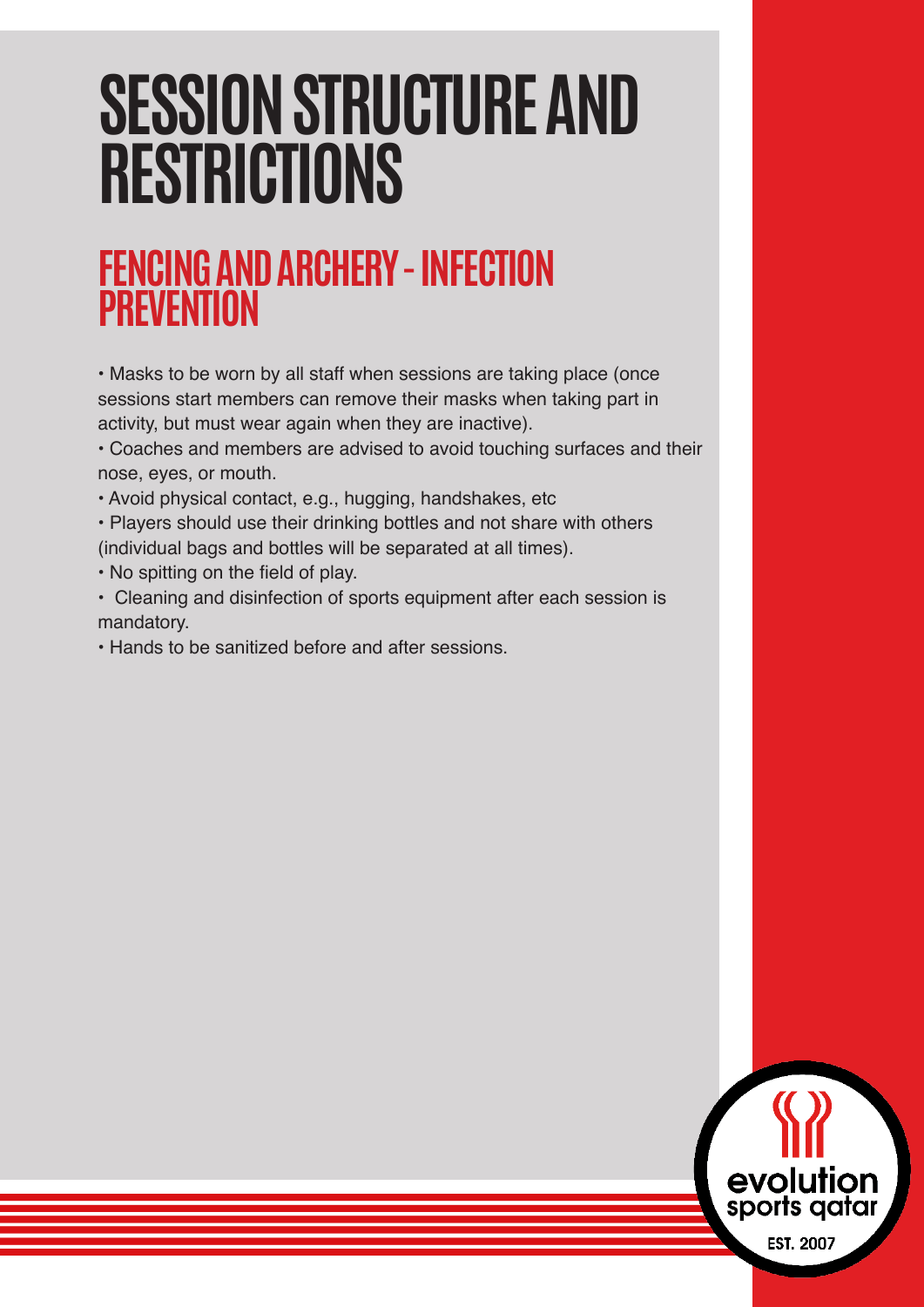### **DAILY HEALTH CHECKS**

Prior to the start of our new term, all members will be required to agree to a declaration which confirms daily temperature checks of their child/ren. If your child/ren's temperature is 37.8C or above, they should stay at home, and your child's coach should be informed on the day of their session.

This will support a preventive approach to protect our community in an effective manner. The relevant data will be shared with the various ministerial bodies as and when requested.

### **MEMBER HEALTH**

Children who are ill, including those with a fever, sore throat, and/ or coughing, MUST stay at home. This is for the protection of the individual child but also other members and staff. If a member attends a session and are showing symptoms of any illness then they will be removed from the session immediately and a parent/ guardian will be contacted to pick up the child.

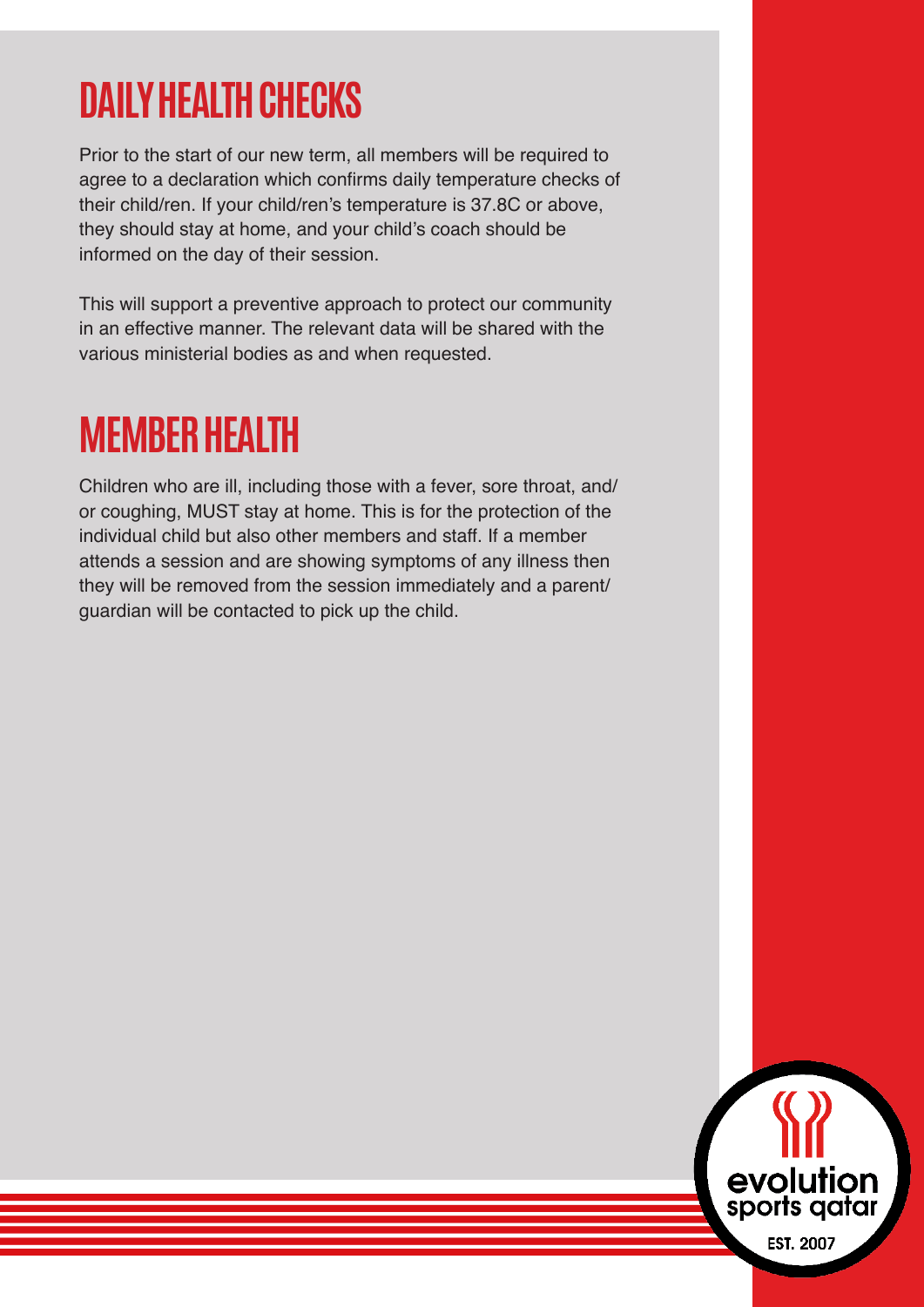# **SPORTING EQUIPMENT**

All sports equipment will be sanitized before and after each session. Groups will be separate while sessions are taking place. No individual child will have contact with separate groups during their session.

Each group will have a clear area to keep their personal possessions. Water bottles, bags, towels etc will not allowed to be shared between individuals.

### **FACE MASKS**

Members will be required to wear face masks at all times while moving around the school campus. Once a member has entered their sports area they may remove their face masks. Parents/ Guardians however must keep their face mask worn at all times. All members must abide the social distancing rule of 1.5m between each individual.

# **HAND SANITISERS**

Hand sanitizers are placed in all areas of the campus, both internally and externally: they will be refilled regularly. Members are encouraged to bring in their own hand sanitizer: and to practice good hygiene.

# **CLEANING & DISINFECTION**

At the end of each day, all areas of the campus will be deep cleaned and disinfected. All equipment will be disinfected at the end of each day. At the start and end of each session, members taking part in sessions will be required to sanitise their hands.

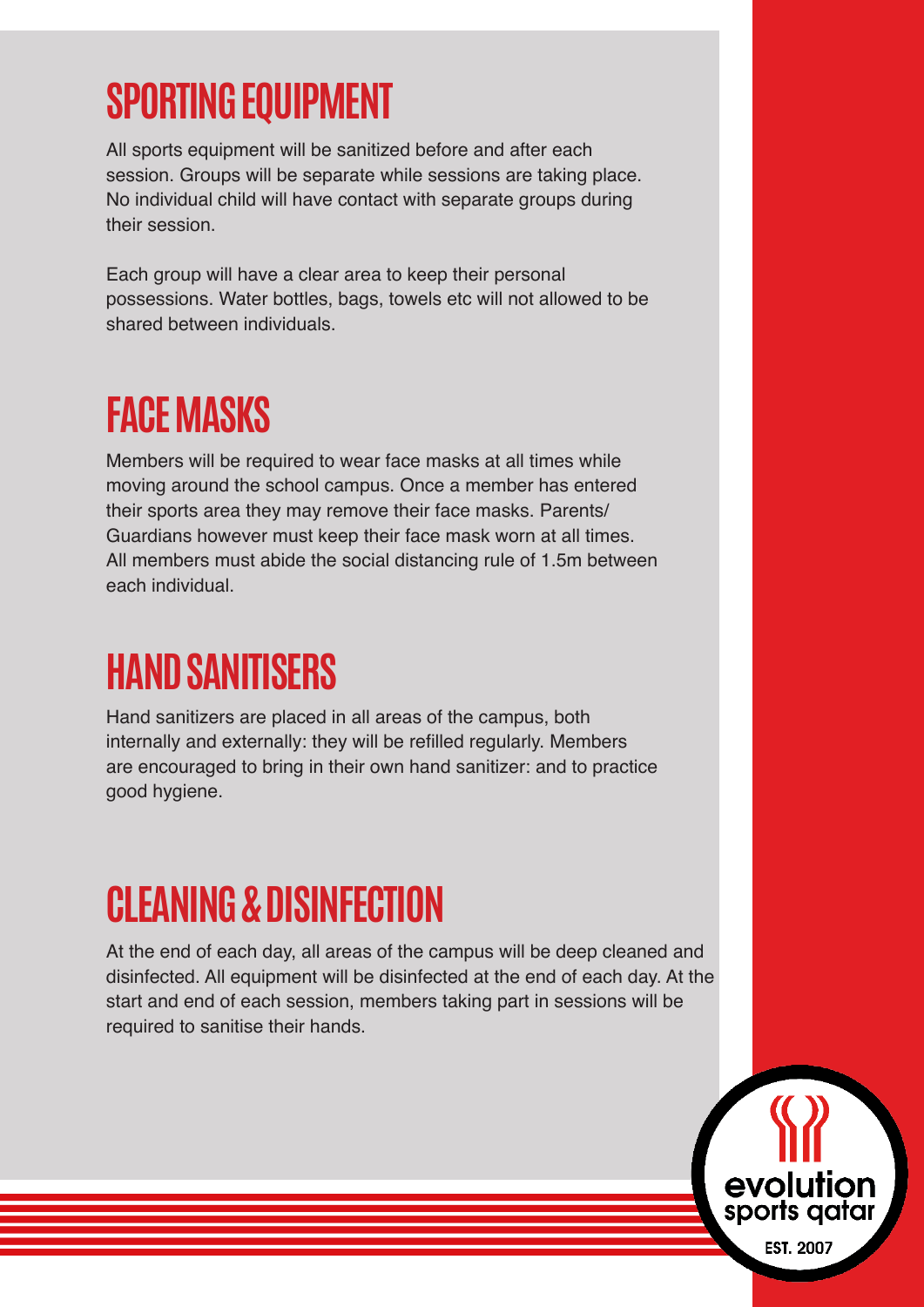# **SOCIAL DISTANCING & MOVEMENT**

Social distancing as per the MoPH guidance (1.5m) will be enforced across the campus with signage in key locations to support this message to everyone. Parents should be encouraged to adhere to these guidelines to keep everyone safe, especially when transitioning around the site.

## **CHANGING ROOMS**

Changing rooms will be made accessible to all visitors taking part in any Evo Sports sessions. Rules and Guidelines will be made visible inside the changing rooms for members to follow.

### **ISOLATION ROOMS**

Any member who showing symptoms for COVID-19 will be taken to isolate and will wait for their parent/guardian to pick them up.

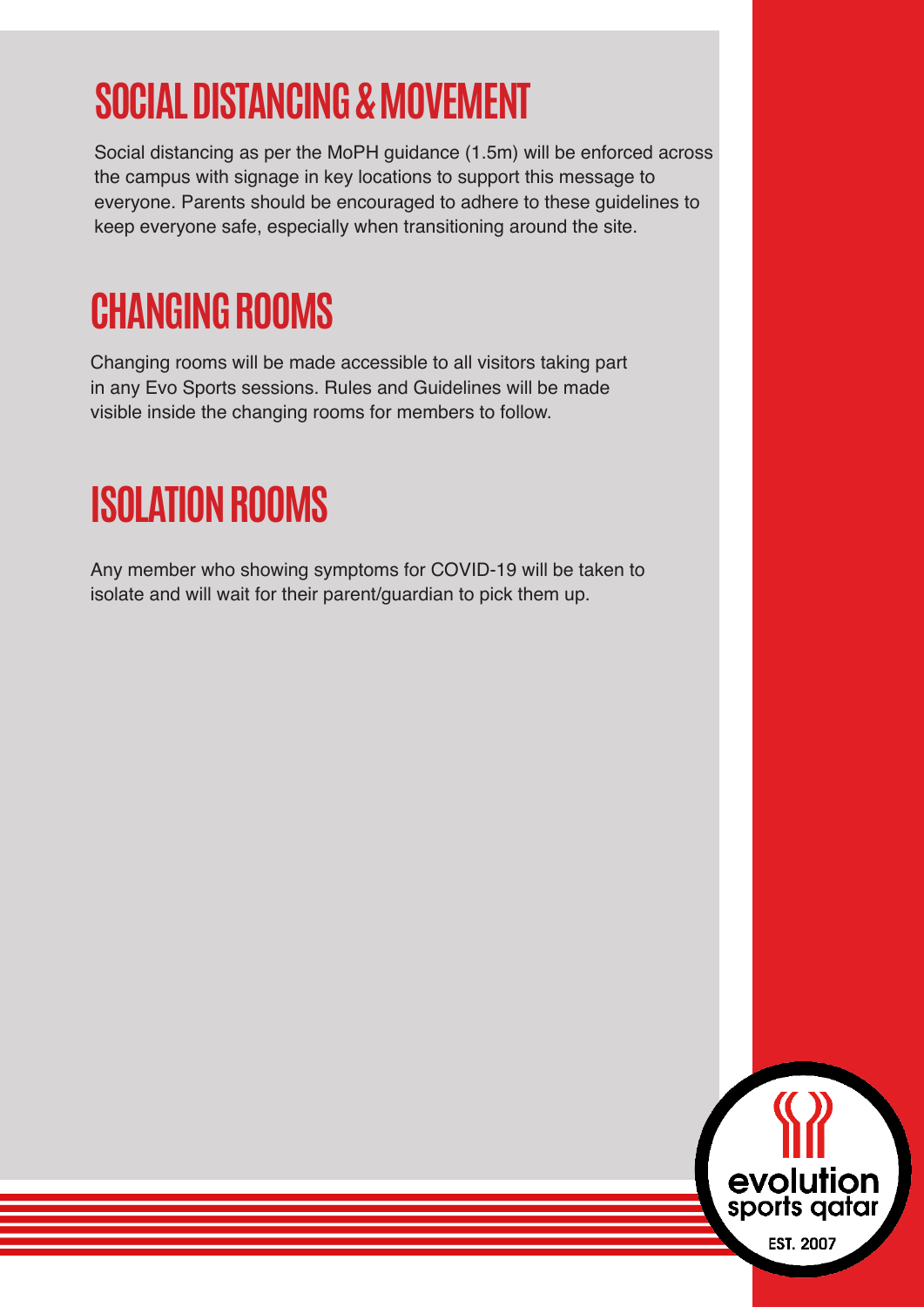# **REGISTRATION AND PAYMENT**

Due to the outbreak of the Covid 19 Pandemic, Evo Sports Qatar has had to restrict the number of spaces we can offer within our programmes. New and existing members must register for our upcoming programmes via our Members Area on the Evo website (www.evosportsqatar.com). Payment must be made before your child's first session. Due to Covid-19 restrictions, your child will not be allowed access to any programme if their place has not been paid.

This document must be read before the start of the sports programmes. This is a resource document developed by Evolution Sports Qatar to help anyone who will be returning to Evo training sessions during the COVID-19 pandemic.

Please be aware that this is a working document and will be updated when ministerial guidelines are changed.

### **MEMBER DECLARATION**

Upon registration for an Evo Sports programme, all members must agree to Evo Sports' terms and conditions. These terms and conditions are clearly stated upon registration for each member. Members cannot proceed to book a programme unless they have agreed to all the terms and conditions.

Members must also be aware that if any government restrictions due to the Covid-19 pandemic prevent Evo Sports from physically delivering the Evo Sports programme face to face we reserve the right to offer online learning. No fees will be refunded or credited in such instances. All Evo Sports terms and conditions plus all policies are viewable to all members via the Evo Sports website at https://evosportsqatar.com/policy

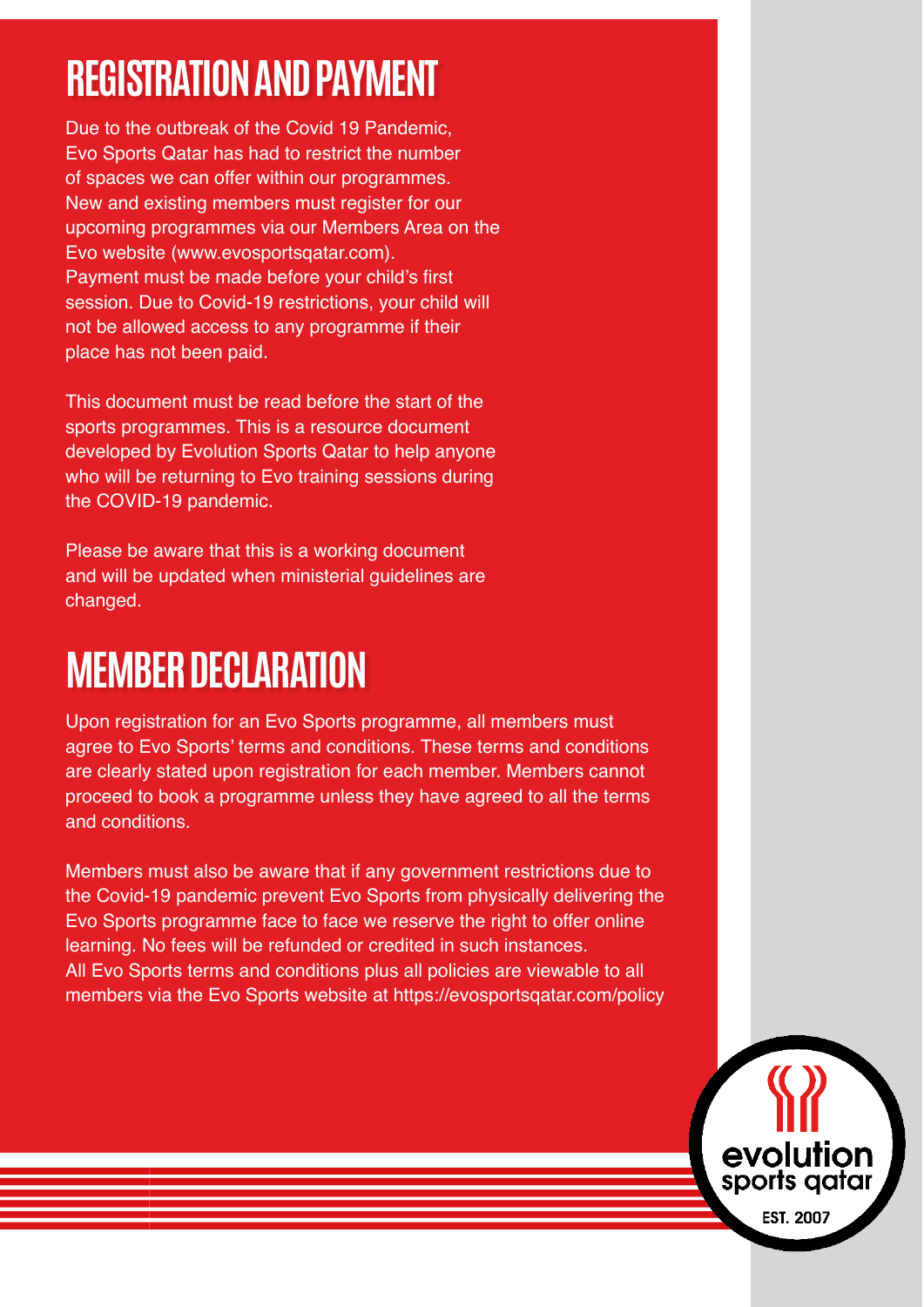# **VACCINATION POLICY**

To take part in an Evolution Sports programme, all members must be complete the Vaccincation Protocols.

Upon Registration, all Evo Sports members will receive an email on how to upload all necessary vaccincation / declaration forms to the Members Area. This is to fall in line with the guidelines set out by the Ministry of Public Health.

| evolution<br>sports quiar<br>maximum                              |                                                                                       |                                                       |
|-------------------------------------------------------------------|---------------------------------------------------------------------------------------|-------------------------------------------------------|
| <b>Right</b> Book Program<br><b>E</b> Indice<br><sup>4</sup> Home | Strandard Program<br>$\sum$ inbox                                                     |                                                       |
|                                                                   |                                                                                       |                                                       |
| ۰<br>2,<br>æ<br>Add New<br>Tom<br>Norsh<br>Applicant              | evolution<br>sports qalar<br>en acca                                                  |                                                       |
| Follow us on Facebook                                             | <b>Book Program</b><br><b>F</b> Invoice<br><b>合</b> Home                              | <b>A</b> Booked Program<br>$\blacktriangledown$ Inbox |
| Evo Sports Qatar<br>195<br>El Like Page 13K likes<br>epon         | MARSH TOM's Profile<br>First Name<br><b>lom</b>                                       |                                                       |
| ALL SESSIGNIS COLLECTED IN UNK WITH RACE CALCULARS                | Date of Birth<br>January 18, 1988<br>Nationality                                      |                                                       |
| первыми сем<br><b>MARKET STAY ACTIVE</b><br>ERRES JOIN US NOW!    | United Kingdom                                                                        |                                                       |
|                                                                   | Health Issues                                                                         |                                                       |
|                                                                   | <b>A COVID-19 Vaccination Certificate</b>                                             |                                                       |
|                                                                   | Choose File no file selected<br>(pdf / jpg / png file only. File size less than IMB ) |                                                       |

To complete this process, simply log into the Members Area, select your child(ren) name in the top left hand corner. On each child's profile, there is an option called "COVID-19 VACCINATION CERTIFICATE". Here parents will be able to upload all relevant documents.

Members who do not complete this process will not be permitted to take part in Evo Sports sessions.

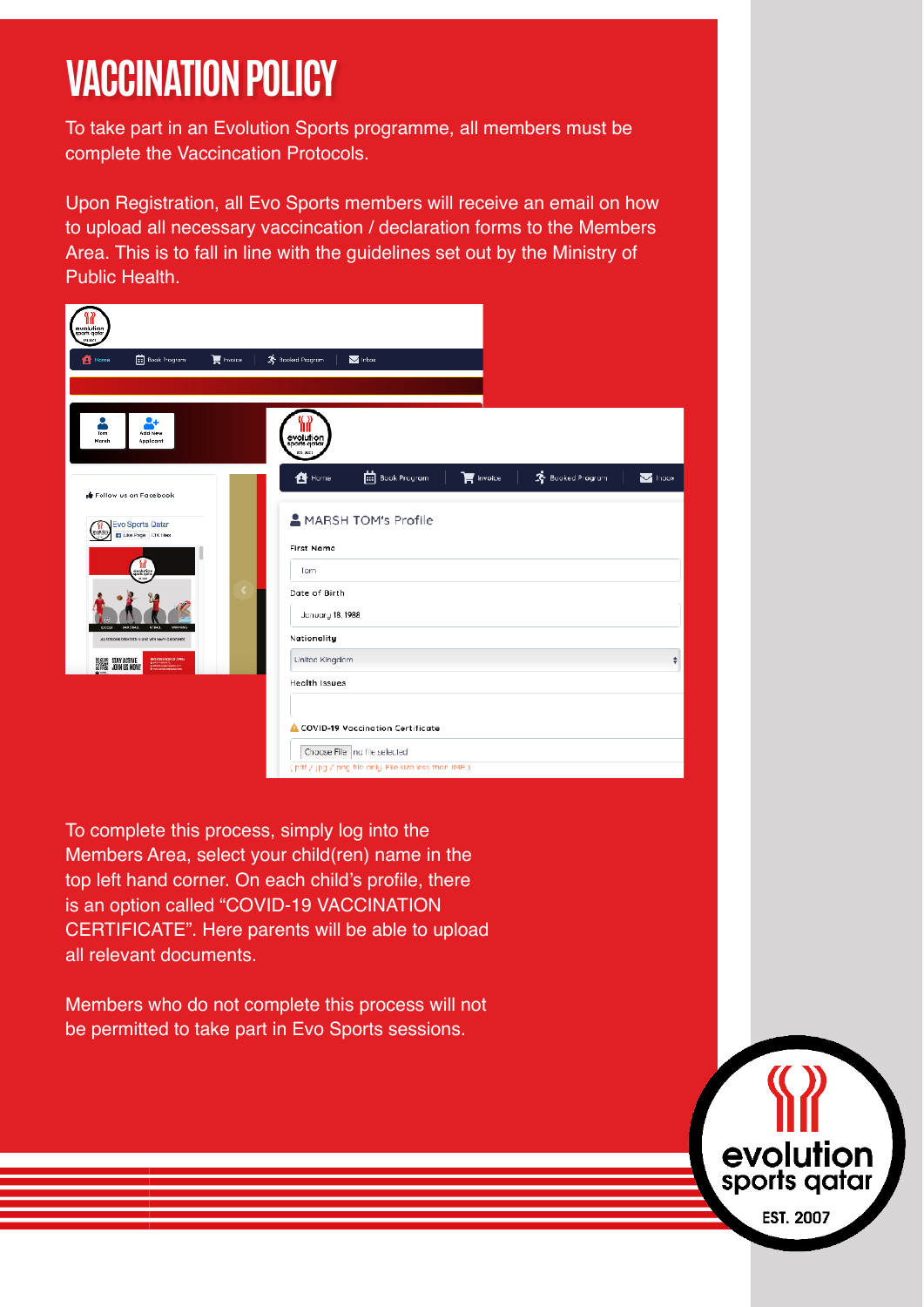# **SITE MAP**



PG6 GATE DROP OFF AND PICK UP

- SOCCER
- BASKETBALL
- FENCING AND ARCHERY
- SWIMMING (LEARN TO SWIM)

GATE 1 DROP OFF AND PICK UP - SWIMMING (ACADEMY) - NETBALL